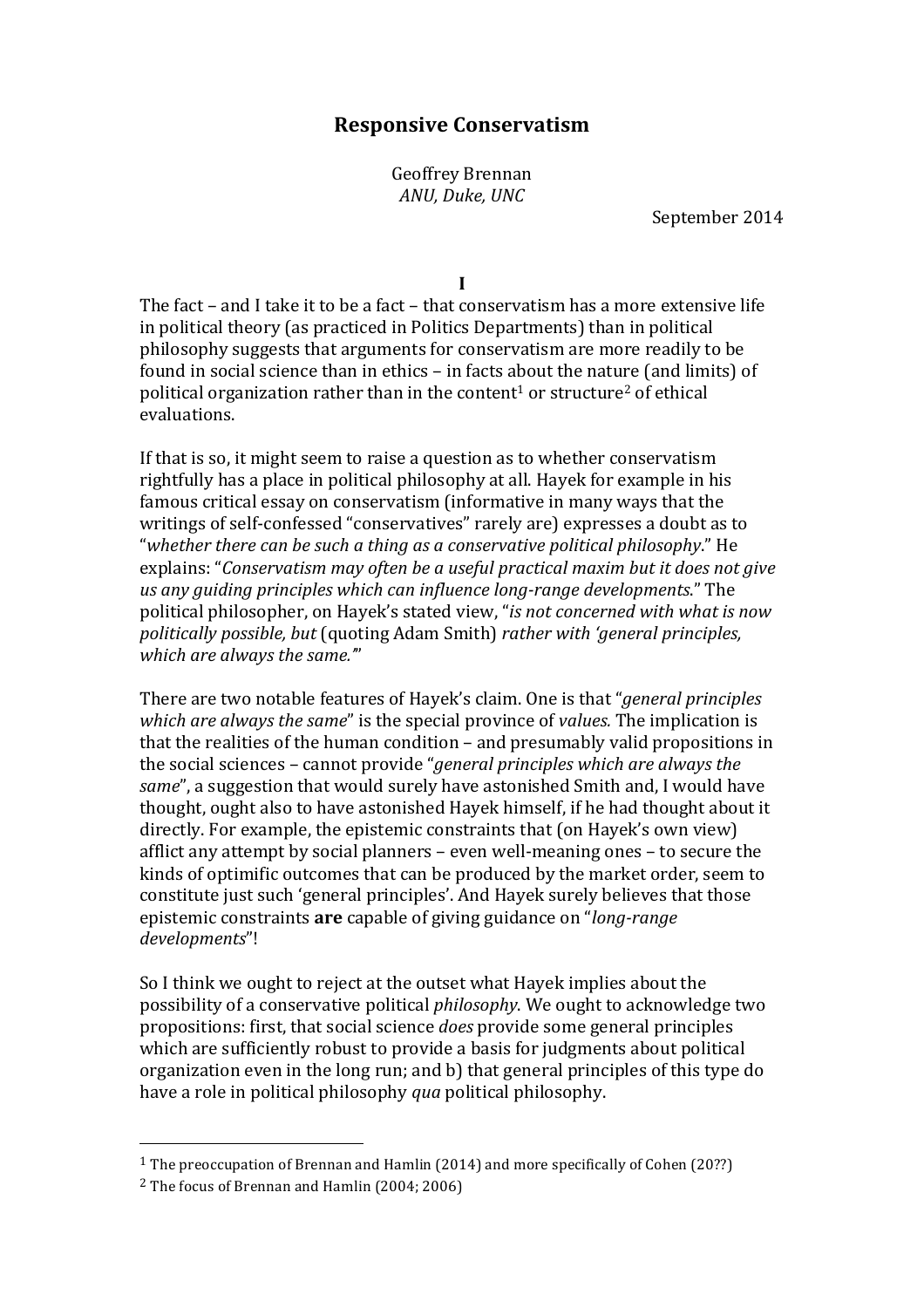Now, one might concede the first of these propositions is true; but dispute the second. One might for example simply *define* political philosophy as being concerned exclusively with the 'desirability' aspect of political arrangements. The disciplinary division of intellectual labour might in this spirit assign the pure desirability issues to political philosophy and leave all questions of how politics actually works to political science. That there is such a tendency is beyond doubt. But strictly applied, it would mean that neither political philosophy nor political science, each operating in its respective sphere, could ever produce any practical recommendations. There would, for example, be no point in Rawls' avowed interest in producing a "*realistic* utopia" because political philosophers could not claim any authority in relation to claims about realism. Besides, even if the disciplinary divide did track the normative/positive separation, there would remain the important task of putting the two elements together. Taking it as given that providing action-guiding advice always includes some element of "doing the best that is possible in the situation that obtains", then what "betterness" involves and "what is possible" are jointly and severally required. In other words, if as Hayek supposes the object of a political philosophy is to provide "*guiding principles that can influence long-range developments*" then a sense of broad "feasibility considerations"<sup>3</sup> in politics seems utterly indispensible. 

This then represents the task for this paper. I want to explore the extent to which general considerations about the nature of social organization and its political expression might provide a kind of systematic defence of certain elements of conservatism in politics. I call this strand "responsive conservatism" in the sense that the conservatism in question is conceived as an optimal *response* to certain facts about human organization. The challenge is to uncover those facts and explain why they indicate a conservative bias.

The basic strategy revolves round the importance of convention as a source of social order -- and thereby of "mutual advantage". The core idea might be construed in terms of Hume's response to Hobbes. On this reading, Hume can be seen as endorsing the Hobbesian conviction as to the huge advantages that social order delivers but denying Hobbes' appeal to 'social contract' in connection with realising those advantages. Ordered society might be, as Rawls observes, a "cooperative venture for mutual advantage" - but neither its existence in the first place nor its stability once in place rely on anything like the explicit 'cooperation' that a social contract might be seen to embody. Social order, Hume insists, emerges as a *convention* and is sustained *by convention*. 

But straightforward accounts of social order as convention do too much work. They do because the forces that give rise to conventions *a fortiori* keep them in place. The logic of the argument suggests that conventions will never be overturned unless and until they cease to fulfil the functions that gave rise to them in the first place. And that seems wrong. On the one hand, for many

 $3$  I am somewhat reluctant to use "feasibility" language here because it has become a somewhat contentious term in certain circles, and especially in debates over the relation between ideal and non-ideal theory. For my own views on how the term ought to be understood see Brennan (2014).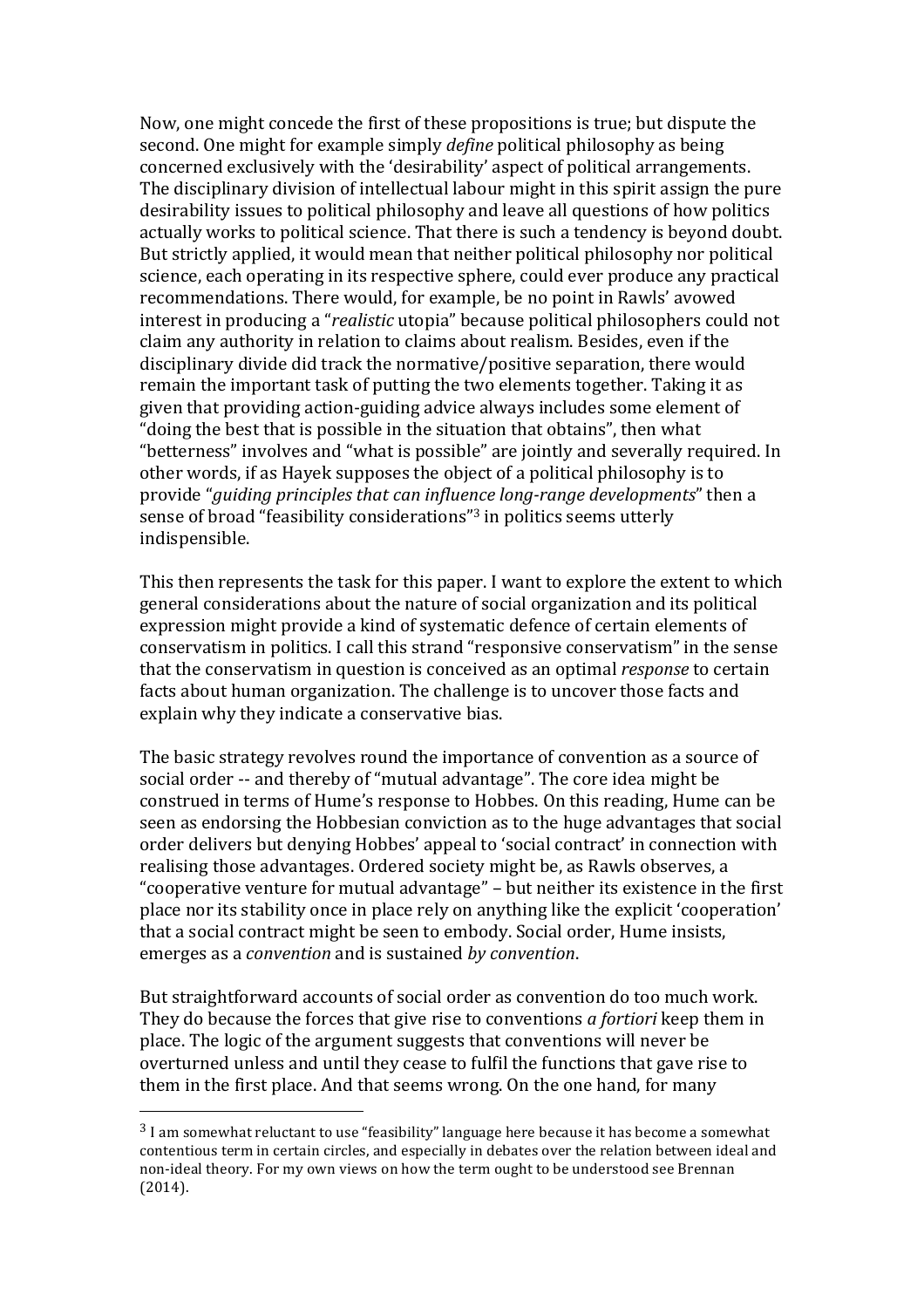conventions (including the many of the most significant) it is not the case that everyone (or nearly everyone) has reason to comply. And yet, equally, it can be the case that conventions that are perverse (foot-binding in China and cliterectomy in parts of Northern Africa and the middle East are the classic examples) seem to remain obstinately resilient. That is, the convention prevails even though pretty much everyone would have reason to abandon it if most others did.

This then is the agenda. First, I want to say something about convention as a  $phenomenon$  – about the forces that make for stability and the corresponding forces that make for instability. This occupies us in section II. The approach taken in section II involves treating stability as fact  $-$  as a purely descriptive matter, as we might put it. But I shall want to say something also about the normative question of whether and under what conditions stability is a desirable property. That is the task of section III. In section IV, I want to suggest why a conservative disposition might be desirable over and above other substantive normative considerations (including specifically those that establish whether the convention is good or bad *simpliciter*). Section V offers a brief conclusion.

## **II Conservatism as Conventionality**

In the standard philosophical treatment of convention, one central aspect involves stressing the essential path-dependency of conventions. The standard example might be the choice of which side of the road to drive. And the central point in this case (and others like it) is that all road users coordinate on the same practice: whether "left" or "right" emerges as the practice in question is in the limit irrelevant. A typical representation is that illustrated in Matrix 1 below. If both drivers coordinate on left, both are able to proceed on their journeys with minimal interference: equally, if both coordinate on right. The pay-off to each is typically taken to be the same and identical across the two matching options. But if one chooses right and the other left, the cars will collide with attendant damage to person and property. So in matrix 1 the payoffs to successful matching are 4 to row and 4 to column – whereas the payoffs to the unmatched possibilities are -10 to each.

|              | Column's choice |               |  |  |  |
|--------------|-----------------|---------------|--|--|--|
| Row's choice | left            | right         |  |  |  |
| left         | 4.<br>4         | $( -10, -10)$ |  |  |  |
| right        | $-10.$          | $^{\circ}4.$  |  |  |  |

| Matrix 1 |  |  |
|----------|--|--|
|          |  |  |

Standard analysis identifies lleft, leftl and [right, right] as Nash "equilibria". The idea is that in a Nash equilibrium, choice of action by the two players is "mutually consistent" in the sense that each is doing the best she can, given the action choice made by the other. So if each knew what choice the other was making she would have reason to choose the action that would produce the Nash equilibrium. 

The choice of the term "equilibrium" seems to suggest that if both players succeed in coordinating  $(say$  by choosing "left") in a particular period – or indeed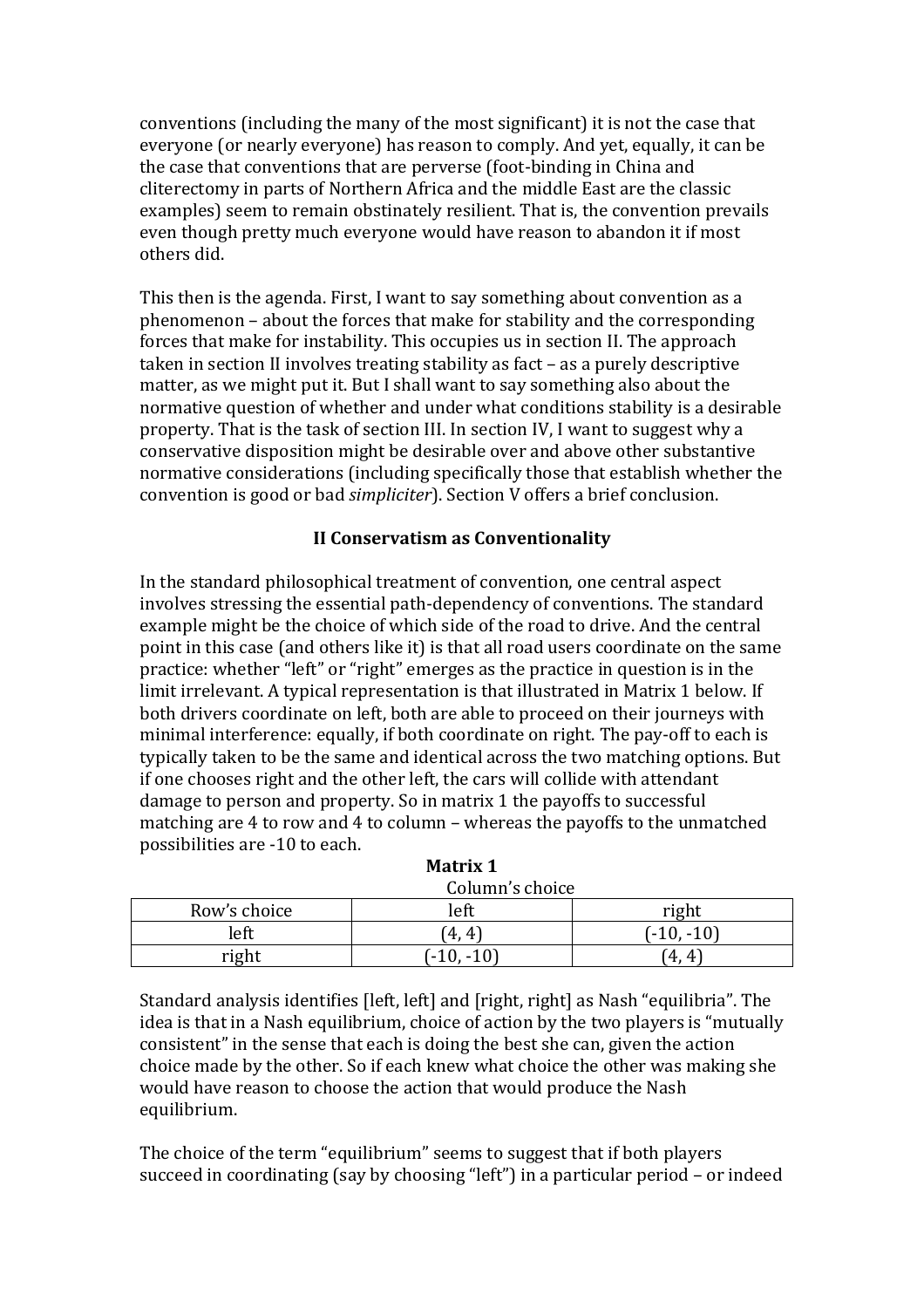over a sequence of periods – it would pay them to continue to choose the "equilibrium" option. After all, one might think, neither player has any reason to alter her action in the  $(n + 1)$ th period. But the truth is that neither player has any reason in that  $(n + 1)$ th period to stick to her previous action either – no reason, that is, based on expected pay-off maximization. Past practice can only translate into prediction if we stipulate that individuals have a propensity for constancy. On the other hand, it seems as if only a small propensity for constancy would be necessary. If player Row believes, based on Column's previous conduct, that Column is slightly more likely to choose left than right, Row's expected payoff is greater choosing left – and equally for Column. Each player's beliefs need only be slightly in favor of the other's conforming to the convention to generate the observance of universal compliance. (Is this a little like Schelling's famous point that individuals need only slightly favour a majority of their own kind in order to generate complete segregation?) This suggests that even after a sequence of total compliance only a quite small change in beliefs could cause the convention to unravel.

I have referred to "constancy" here but I need to clarify. What precisely is it that each has to be constant *to*? One possibility is the action itself – so the convention that emerges might be left or right itself. Or the convention might be "alternate"  $$ so (left, left) and (right, right) might follow one another in routine succession. What seems to be critical is, first, that the content of the convention is commonknowledge across the two players; and second that each has reason to believe that the other is, on any given interaction, more likely to follow the convention than not.

It is, I think, important to distinguish two different uses of the game theory representation: one is to *explain* the emergence of conventions; the other is to *justify* their existence. The first task is purely explanatory. The second is essentially normative. The two might overlap to the extent that the players have incentives to settle on a practice. So at the meta-level, players have reason to agree on some practice and follow it provided that the probability that the other has agreed makes it more likely than not that she will follow the practice. Nevertheless, there is a conceptual distinction between the explanatory and justificatory tasks. And if Hume is to triumph over Hobbes – if social order is to emerge from interaction by convention rather than by explicit agreement – then it looks as if one has to stipulate externally that individuals have a propensity to follow conventions: convention-following can't be derived simply from the fact that that convention-following would be good for the players.

The connection to conservatism here should be obvious. Conservatism involves the notion that one has an obligation to comply with prevailing conventions: it tends to endow conventions with independent normative force. Conservatives not only tend to obey conventions themselves; they also are disposed to disapprove of people who don't observe prevailing conventions and more generally to promote observance as a normatively superior activity.

In this sense, if one thought that coordination problems abound – and that conventions serve an important role in establishing and sustaining a generally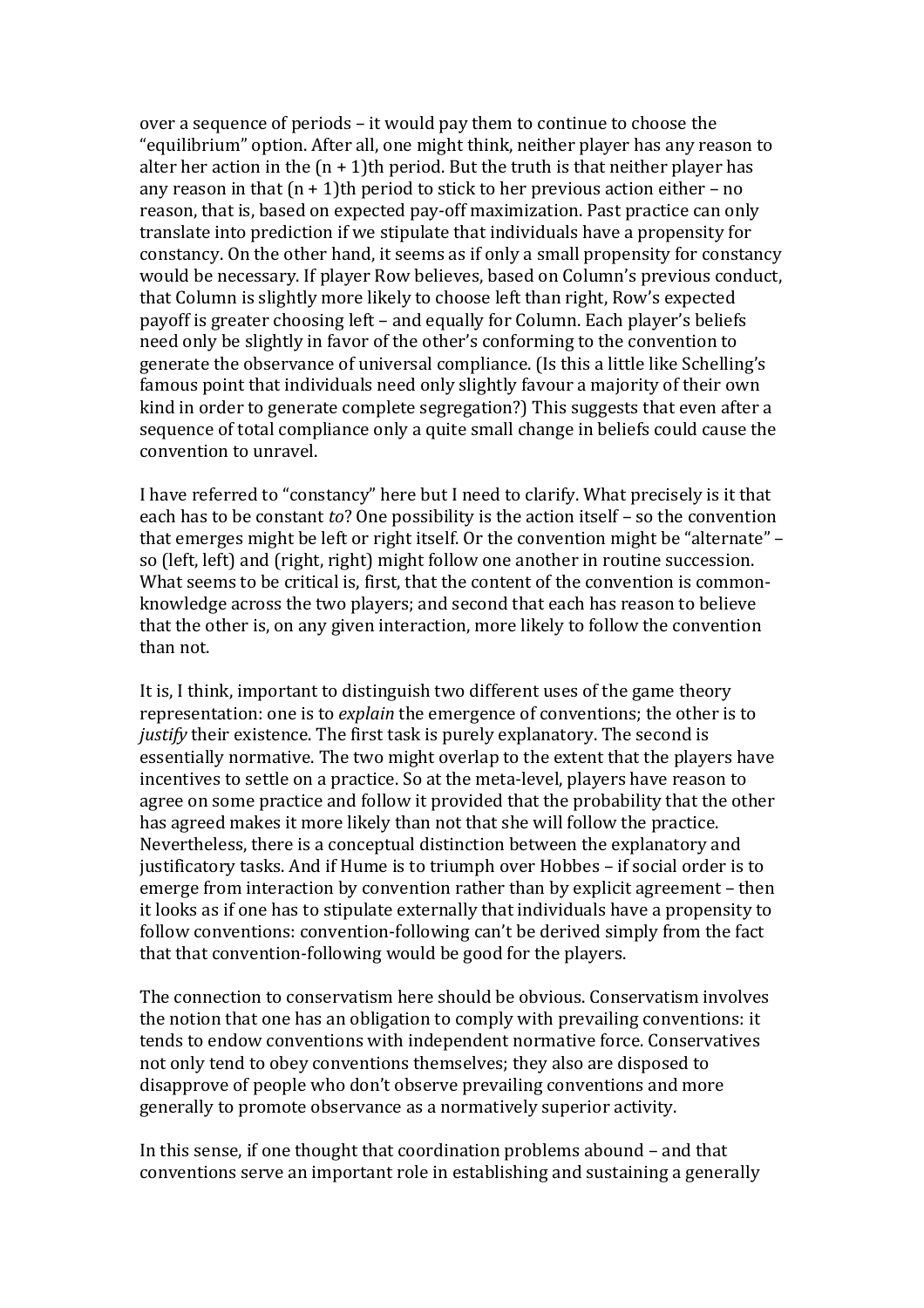desirable social order – this would give one prima facie reasons for being a conservative. Behaving conventionally might be dubious (or simply do no significant normative work) in other settings – but if coordination problems are common and significant, then a disposition to act conventionally will be a presumptive good. And having a decent constituency of such persons will be valuable for everyone because action in the face of coordination difficulties will be that much more predictable.

I said earlier that practice is transformed into "precedence" essentially by something external to the coordination predicament itself. This means that conservatism operates independently of the considerations that justify it. Those justificatory considerations are broadly 'welfarist' in the Sen sense - they are utilitarian with utilitarianism understood in preference satisfaction terms. But suppose we add that underlying normative concern to the payoffs in the coordination game: suppose, for example, that half of the payoff to the other is added to the payoff of each (so each is motivated to some extent by utilitarian considerations, so understood). Then the matrix becomes:

|              | Column's choice |             |  |  |
|--------------|-----------------|-------------|--|--|
| Row's choice | left            | righ.       |  |  |
| left         | 6,6             | $(-15,-15)$ |  |  |
| right        | $(-15,-15)$     | 6,6         |  |  |

The essential structure of the matrix remains as before. A mere commitment to other's utility (or total utility) as such doesn't seem to be enough. What one requires is an addition to the value of an option that specifically reflects the past history of its use. If there is no such pattern then patterns will not emerge: conventions only get started by random replications. But once the replication happens to occur, the conservative will be led to have a preference for the option that is replicated (or the salient pattern that is repeated) and that option (or pattern) will tend to emerge as *the* prevailing convention.

### **III Anti-conventionalism**

The structure of matrix 1 suggests two considerations that might lead to instability in a convention equilibrium. One is that the two Nash equilibria do not offer equal returns: suppose that one [(left, left) say] has a larger payoff to both players than the other [in this case (right, right)]. This fact gives simple consequentialist reasons to favour the high payoff outcome. But if that is not the prevailing equilibrium then the mere fact that there exists a better arrangement need not provide adequate reasons for change. The very reasons why the prevailing equilibrium *is* an equilibrium provide some grounds for sticking with it. There is social capital tied up in the prevailing practice, which is lost when a change is made. So, for example, if the process of changing from (left, left) to (right, right) involves an extended period of "out of equilibrium" behaviour with attendant low pay-offs associated with the uncoordinated outcomes then the change is not worth the 'price'. The classic instance here is the change in Sweden from driving on the left to driving on the right. The advantages of driving on the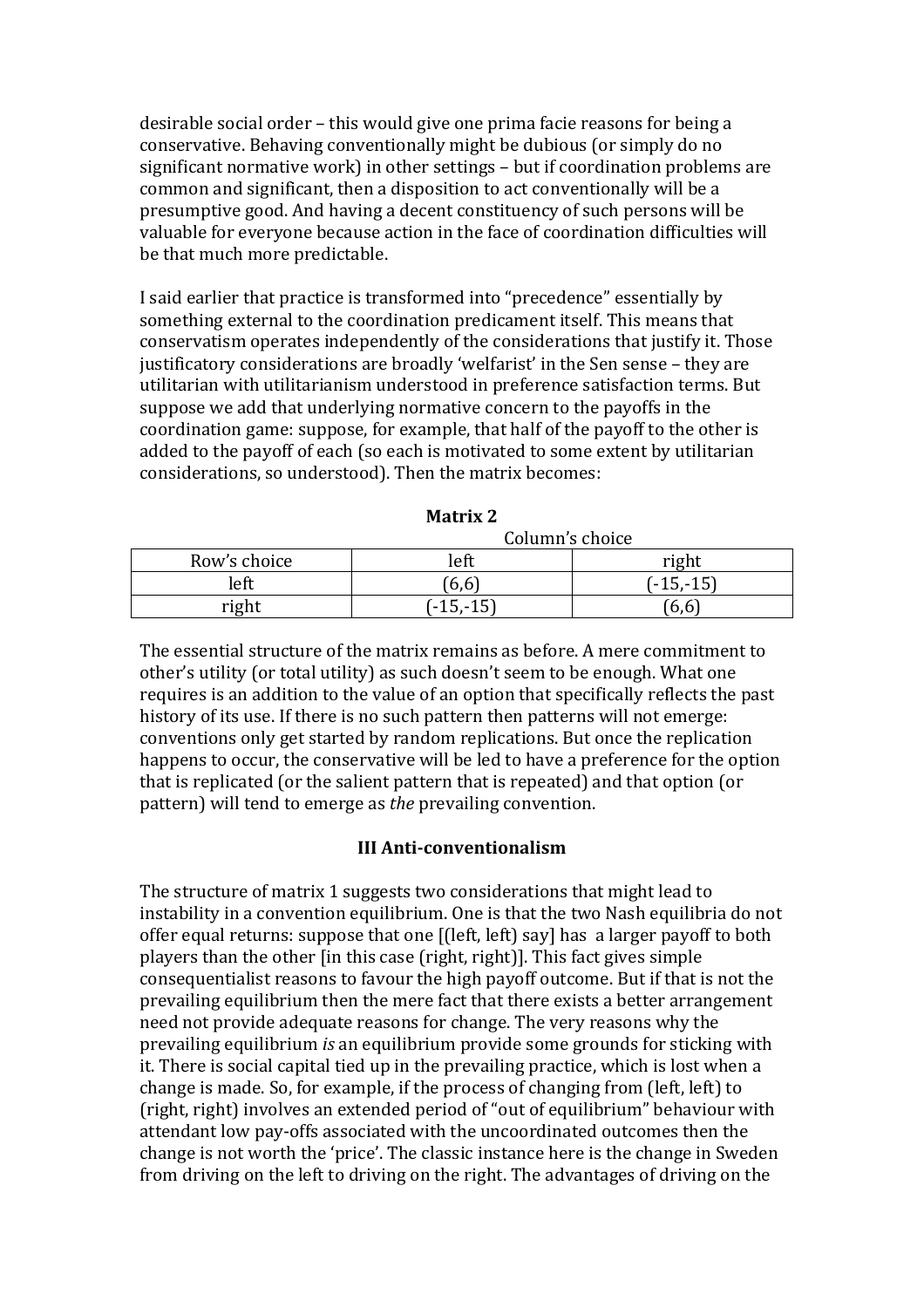same side of the road as Nordic and European neighbours were self-evident. But the prediction was that a change in the road rules in Sweden would create a sufficiently large number of accidents as drivers became acclimatised to the new rules that the change would be on balance undesirable. Individuals who did not doubt their own capacities to adjust could reasonably doubt the flexibility of *other* road users and the general prediction was that many drivers would make mistakes with an attendant increase in the number of accidents. In fact, in the Swedish case, many cars were right-hand-drive vehicles prior to the change notwithstanding the "keep left" road rules. The change was not popular: in a referendum in 1955 over 80% of voters voted for the status quo. And when the Riksdag voted to proceed with the change (in 1963), the policy remained widely unpopular with the electorate. In fact, when the shift was finally implemented in September 1967, the accident rate went down (compared say to the preceding weeks) -- though the effect was temporary. There were attendant other costs (refitting buses, and replacing trams and imposing redirection of car lights so that the beam did not fall into the eves of oncoming traffic.) As far as I know, no attempt was made to calculate the cost in terms of slower traffic and/or individuals being discouraged from using their cars (a genuine cost though not as salient as car crashes). As it happens, there is some evidence to suggest that accident rates are lower in left-hand than right-hand jurisdictions, presumably because most individuals are right-eye dominant, but no-one to my knowledge is suggesting that right-hand driving jurisdictions should change on that account. [Mozambique did change from right to left, but for similar reasons to Sweden: Mozambique is surrounded by ex-British colonies which have inherited a legacy of left-hand driving form the "mother country"!]

Metrication of currency and weights and measures is another example of change. Effected in the 60's in the UK, Australia and New Zealand it has been predominantly implemented (though the UK still uses non-metric measures of distance – miles and inches  $etc$  – and the "pint" is an unremitting tradition in the UK and Irish pubs!) Some minor attempts have been made to metricate the US – without notable success!

The language case is interesting in that the motives for selection among alternative equilibria seem to be as much driven by "identity" concerns as by instrumental ones. Canada seems to have been receptive to bi-lingualism precisely because it has helped maintain a Canadian identity somewhat distinctive from that of its more numerous and powerful, immediate Southern neighbour. The official treatment of the Welsh language in Britain (under the Welsh Language Act of 2011) is a pattern that seems common in modern Europe, where often minority languages and dialects have been increasingly recognized and encouraged. At the same time, we have witnessed the rise and rise of English as the lingua franca - encouraged jointly by instrumental considerations such as the internet and the international republic of science on the one hand and aesthetic considerations (if pop music can be so dignified) on the other.

In many of these processes of changing between rival equilibria in coordination games, governments are deeply implicated. Languages can be officially mandated (used in official documents or rendered in salient places like road signs). It is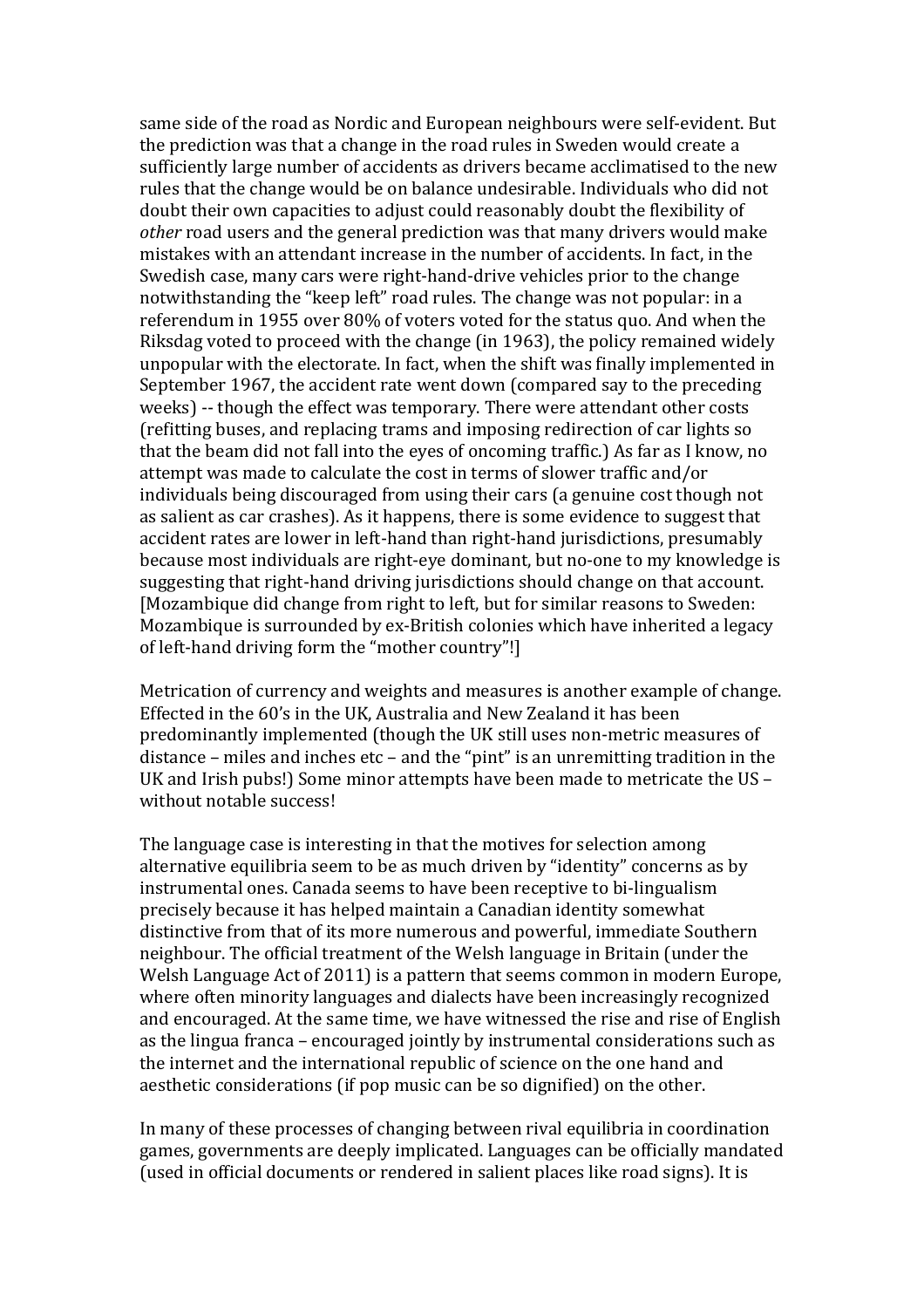rare in the modern world that particular languages are made illegal (and of course that is difficult to regulate) but the use of government force in such matters is not unknown. The metrication of weights and measures has been a matter of direct government policy – in some cases, by necessity as in the choice of currency units while in others via legislatively imposed educational curricula.

Of course the costs and benefits of change do not fall equally across persons and groups. The case in which the difference in payoffs between alternative coordination equilibria is the same across persons is rare. In general, different persons/groups have different stakes in which equilibrium emerges.

There are two different points that it is worth distinguishing here. One is that payoffs in different equilibria are themselves often asymmetric across players: the typical situation is one more like the battle of the sexes (illustrated in matrix 3) where the players have different preferences over which coordination equilibrium prevails. In this situation, players may have incentives to violate prevailing conventions precisely in order to increase the likelihood that their own preferred "equilibrium" will prevail. In such cases, the 'battle' among rival " equilibria" can trump the mutual benefits that coordination offers: all parties may prefer a 50% chance of each of the two equilibria to perpetual noncoordination, but each may reason that continued non-coordination makes it more likely that the other party will give in. This is one source of relevant difference  $-$  a difference of opinion as to which equilibrium would be better. This is a matter of a comparison between rival equilibria in the tabula rasa situation a matter of "design" rather than "reform" as we might put it.

The other source of difference lies in differential costs of adjustment for different persons. To take an example close to my heart, it may well be that the shift from one software system to another within one's university offers net benefits in toto. But it seems clear that the costs of any such shift are unlikely to fall equally on all employees. Often, the ones who purchase and/or design the soft-ware systems are more than typically impressed with the marginal advantages of one system over another or with the "neat things" that one can do under some novel software<sup>4</sup>. But different people are clearly differentially adept at making the changes. For some it may take months to get to a tolerable mastery of a given system - only to find that that system is to be jettisoned in favour of some whizzbang alternative. The aficionados of the e-world doubtless underestimate the cost of change for many users: they may even feel that a kind of perpetual erevolution is good for us (much as Chairman Mao did in a slightly different setting). Some people will make more mistakes, will experience greater anxiety and frustration, and will derive less pleasure from ultimate mastery than others.

 $4$  I am reminded in this connection of a delicious observation of Adam Smith's in a famous chapter in TMS. The chapter is famous for its explicit reference to an "invisible hand" mechanism. Smith begins the chapter by observing that a kind of aesthetic preference comes to dominate utilitarian considerations in relation to objects whose primary purpose is utilitarian. He notes that a watch that loses above two minutes a day is considered much inferior to one that loses only a minute a fortnight – and that the latter is much more highly valued and hence commands a much higher price than the first. But, Smith observes, he has not detected that the purchaser of this finer instrument is necessarily to be distinguished for his enhanced punctuality!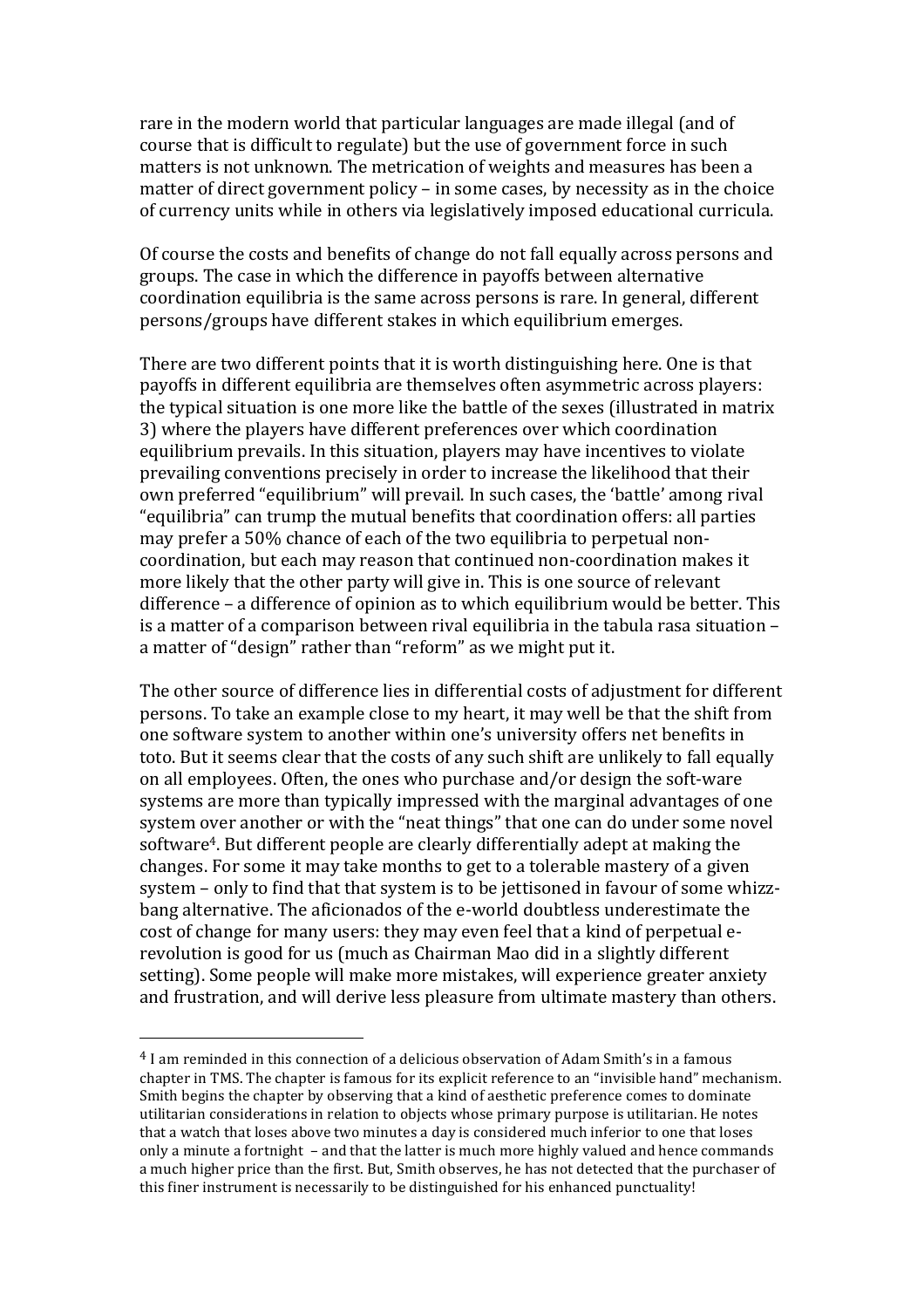Or to take a different example, it will take some people more time and effort to learn a new language than others.

This latter difference is not reflected in the different payoffs to different people from different conventions once those conventions are in place. It is rather reflected in the differential time taken in making the transition to the new equilibrium and just how horrific some persons find the transitional purgatory to be. Innovators and policy designers are apt to be impatient with such persons – exasperated perhaps that they do not see the full advantages that they see in the new situation.

Let me summarize what I take myself to have said so far.

- 1. Strictly speaking, rational action is forward looking. Therefore agent rationality as such does not give us any grounds for thinking that stable outcomes can emerge in coordination games. An "equilibrium" is only an "equilibrium" in a weak sense: the fact that others chose a particular strategy in the past gives you no rational reason to think that they will choose that strategy/action in the future; and so you have no reason grounded in rationality alone to choose that action either. Collective success in coordination predicaments requires more. It requires a predilection towards behaving 'conventionally'.
- 2. If we grant that predilection then coordination predicaments seem to present no challenge whatsoever. Everyone will rationally behave conventionally and a stable outcome will be achieved.
- 3. But challenges arise because:
	- a. Some people benefit more from some equilibria than from others benefits for any individual are often not uniform across alternative conventions. Some people may have incentives to undermine conventions because 'anarchy' increases the chance that their preferred convention will emerge. When some individuals do less well under a prevailing equilibrium than others do (asymmetric payoffs) then changing the convention from time to time may have attractions for justice reasons, even if stability of conventional equilibria is thereby undermined. Conservatives can uphold the value of established conventions even though those conventions are less than perfectly just.
	- b. There is no guarantee under whatever processes exist for "equilibrium selection" that a Pareto-dominated coordination equilibrium will emerge. Or even if the emergent convention is initially Pareto optimal it may not remain so under changes in relevant circumstances. The fact that there is a pareto dominating 'equilibrium' when selecting in a tabula rasa situation is not sufficient to imply that the "Pareto-dominant" one is better from a given status quo. One way of putting this point is that "reform" is categorically different from "ab initio design". Another – since we "always start from somewhere" -- is that comparison of payoff structures is not enough for normative assessment. Still, it might seem as if there are benefits on offer: which a 'conservative' stance might plausibly reckon are illusory.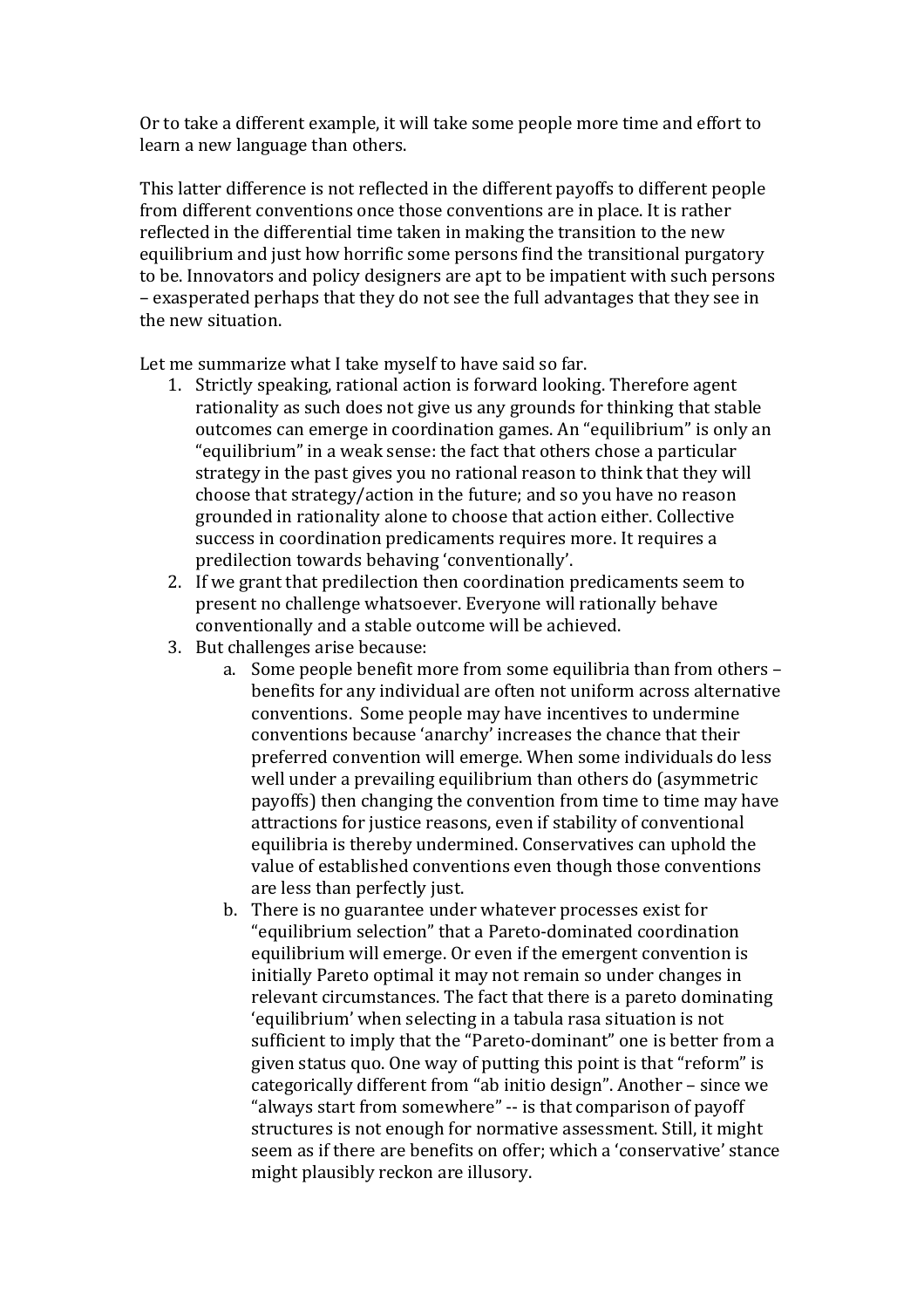#### What tasks then remain?

I take it that one element in a genuine conservative argument along the lines suggested here is to show that conventions are more ubiquitous than might seem to be the case. I see that as being part of Hume's project – and I consider Hume to be the archetypical analytic conservative.

The second speaks to the nature of normativity. Getting conventions off the ground at all seems to require more than rationality, more than mere habit (though that is not to be deprecated), more even than a recognition that "that is what we do around here". Or at least, "what we do around here" has to have more than descriptive force. Conventions seem to need (and I shall want to claim actually get) some normative force. But there is a question as to how any normative force they acquire is to be accounted for. It might seem attractive to rest that normative element in some broad consequentialist ground conventions are good for us; they require a certain normative force; if that normative force applies then that will be good for us on balance; ergo the normative force is justifiable. But I am by no means convinced that that argument works. Or if it does, it requires the ultimate justificatory system to be self-effacing over some range. But it seems to me that the normative force needs to derive in some manner intrinsically.

Put another way, I am wondering if the value in conservatism doesn't relate to other debates about restrictive consequentialism and familiar paradoxes in rule utilitarianism. This carries me perhaps into rather deep philosophical waters where I am ill-equipped to swim. But it raises the question as to whether conservatism is ultimately fully reducible to some form of sophisticated consequentialism. Conservatives have to reject that possibility it seems to me: they have to insist not just that the normative forces that surround conventions are on balance a "good thing" consequentially; but also insist that those normative forces are themselves genuine and independent normative forces. These latter may be themselves irreducible. Or they may connect to other values (like justice, or identity). But it is an interesting issue whether conservatism reduces to "historically informed consequentialism" as Mueller suggests. I think there is more to be said on that issue.

### **IV Social Norms and Conservatism**

In previous work focusing on "norms", I (in company with others<sup>5</sup>) have tried to clarify a distinction between social and moral norms. Among other things we say this about social norms:

"what it means for a normative judgment to be such that it is grounded in *part* in a presumed social practice... is that it somehow appears to one that a special kind of behavioural regularity<sup>6</sup> that one takes to exist within one's

<sup>&</sup>lt;sup>5</sup> See Brennan, Eriksson, Goodin and Southwood (2013). See also Southwood (2011).

 $6$  The term "behavioural regularity" needs to be interpreted broadly. The behaviour in question might be the approval or disapproval of certain actions. There could thereby be social norms that are more honoured in the breach than in the observance. The point is that the grounds for having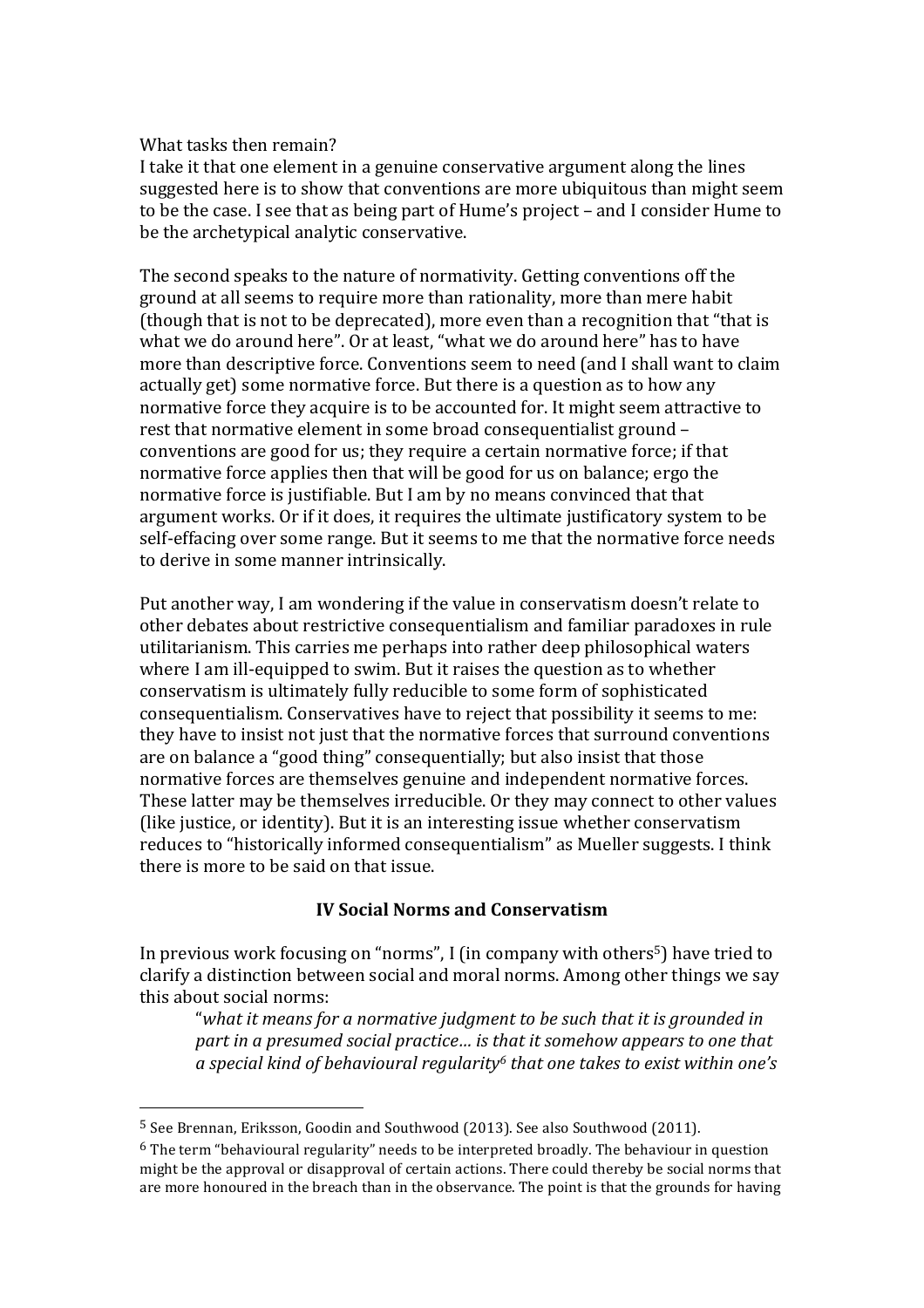*particular group or community<sup>7</sup> constitutes some non-derivative aspect of the justification for acting in accordance with a normative principle to which the practice corresponds*" [p 69]

Moral norms by contrast we take to be practice independent in this sense.

My interest here is not so much in defending this way of casting the distinction as in emphasizing that social norms involve a type of normativity that provides a non-derivative justification for abiding by the norm. It is an intrinsic feature of social norms that somehow "...the practice must have taken on something of an *independent life of its own.*" [p70]

It seems then that there is an intimate connection between conservatism  $-$  the conviction that the status quo has normative authority by virtue of being the status quo – and social norms. People who adhere to social norms find reasons for adhering that are directly connected to the fact that the relevant behaviour is a matter of common practice. Those reasons are genuinely normative, though the norms on which they rely are not (exclusively) *moral* norms.

Of course, in lots of cases where there is an attempt to justify a given social norms, moral considerations will be involved. So the social norm of wearing black at funerals depends on a social convention that black is the appropriate colour for funerals. To violate that convention would be to show disrespect for the bereaved. And showing disrespect in general -- and specifically to persons afflicted by grief – is morally reprehensible. Here, one might think, the threat of disrespect does "all the normative work". On this view, wearing black involves no appeal to social practice distinct from the sense in which insulting someone involves a 'social practice' because it uses particular words whose meanings are held by convention.

But one might insist otherwise. One might think that once the social norm is established, meanings are established that have "an independent life of their own." As you don your black suit, you may feel a sense of solemnity - a sense that this is the appropriate way to honour the deceased even though the family have asked mourners to wear red to indicate the *celebration* of a life rather than the mourning of a death. You know, under the circumstances, that you will be showing no disrespect to the grieving if you were to wear red. But still, you feel that red is not appropriate  $-$  it is not the colour that expresses the way you feel: it just isn't the colour appropriate to the occasion. You find yourself in the grip of

<u> 1989 - Johann Stein, fransk politik (d. 1989)</u>

the attitudes in question depends non-derivatively on the fact that those attitudes are part of "how we think around here."

 $^7$  Again, there is an epistemic element in play here. It may be that people are wrong to think that most people exhibit the practice or hold the attitudes that are taken to be "regular" within the relevant group. Nevertheless, the grounds for the social norm lie in the belief (in this case false) that the practice/attitude in question *is* regular. For example, if most Princeton undergraduates believe that binge drinking is practiced or approved of among the undergraduate body, then binge-drinking can be a social norm among Princeton undergraduates even though the beliefs are false. See Prentice and Miller ().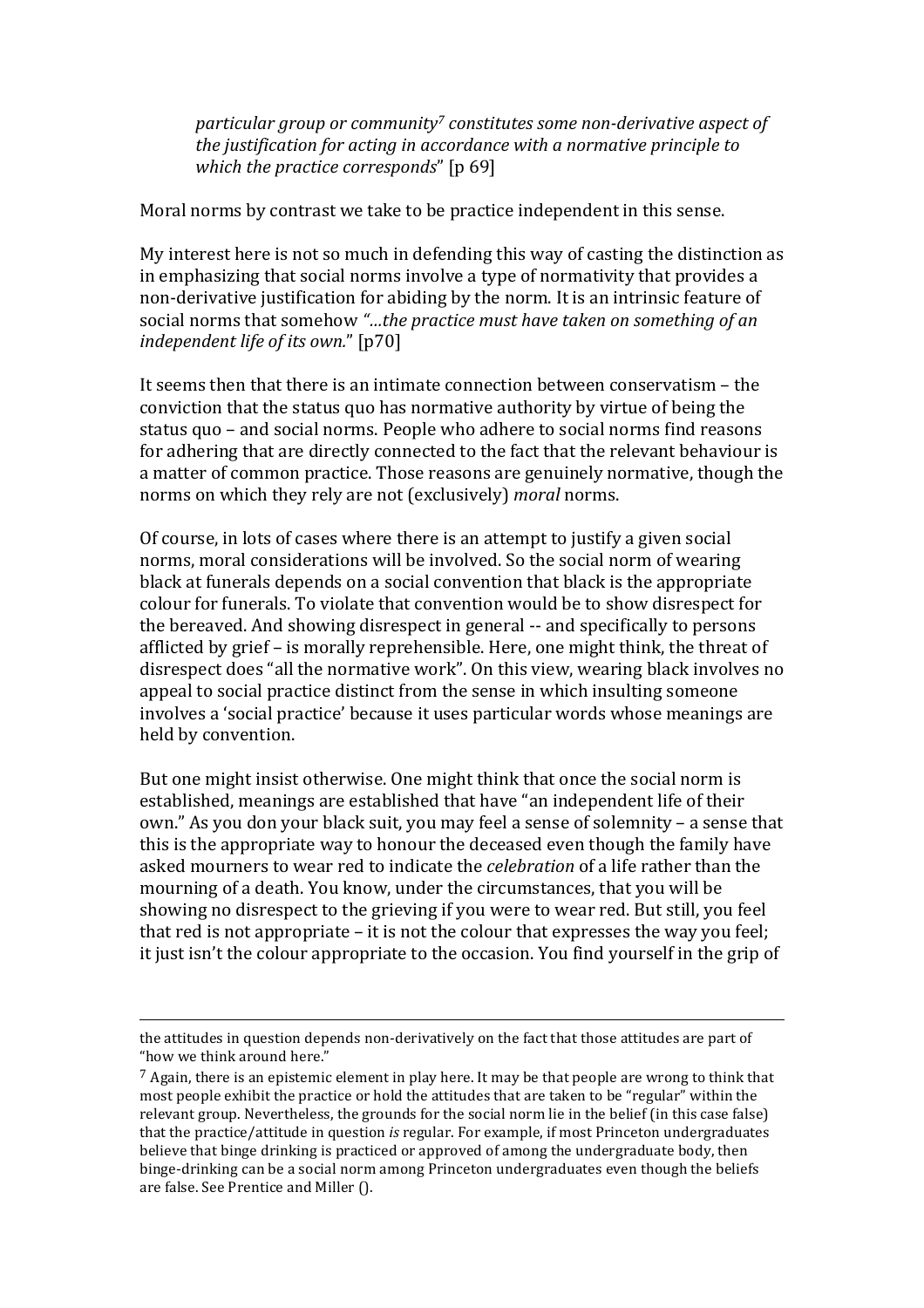the social norm. Like words, meanings are not available to be changed simply by someone's arbitrary stipulation.

Words seem to me to be a good case to exemplify the claim. Some time ago, I discovered that an Economics professor acquaintance of mine was an office bearer in the world Esperanto society. I discovered this because he told me that he was shortly off to the Annual Esperanto meeting. Since it seemed to me that the Esperanto movement was the classic example of a rationalist attempt to construct a social convention – and one that had more or less completely failed – I wondered what the point of such a meeting might be. So I asked him: "What do you do at an Esperanto meeting?" "Well," he replied, "we of course talk to one another in Esperanto. But mainly we have live readings of Esperanto poetry". I found that response instructive. Here, as I saw it, was an enterprise whose sole ambition had been utilitarian; but its last vestiges revealed the triumph of the aesthetic! The lesson I drew was that, once you have created words, they take on a power that is more than their communicative function. Or perhaps better put, words not only express attitudes and emotions and observations that are already there. Once they are "words" and not merely noises, their uttering has the power to *create* the attitudes/emotions/imaginings that those words express. When the lover asks his partner to "talk dirty", it is with the intention to stimulate rather than to express lust. You might agree with a conversation partner that you will use a certain extant word to mean something else - but you cannot fully obliterate the original meaning. The word tends to carry the connotation endowed to it by convention.

Wearing red at the funeral may be something you agree to do, on the urgings of the deceased person's family. But doing so serves to detach this funeral – this death – from all the others you have attended (and responded to). I know many fellow-Anglicans (and many ex-Anglicans) who are no longer believers; but who find in the familiar words of the Book of Common Prayer an extraordinary source of comfort and reassurance. I know a number of non-church-goers who desire themselves to be buried according to the ancient rite: they want those particular words spoken and those particular ceremonies observed, even though they cannot (and *do* not) give rational assent to the content.

Let me try another way into this thought. Cricket, like other games, is a normative enterprise. It is played according to certain rules and conventions. When the uninitiated child asks why the bowler maintains a stiff arm in delivery rather than just chucking the ball, you explain: "that's just cricket". When someone violates the rules, the response is: "That's just *not* cricket!" When in a famous incident. Trevor Chappell (the voungest and least famous of the three Chappell boys) on the final ball of an Australian/New Zealand one-day game bowled a "mullygrubber" (a ball delivered underarm along the ground) in order to prevent the New Zealand batsman hitting a six (and thereby winning the game), that too was seen to be "just not cricket", even though mullygrubbers and underarm bowling are not strictly against the rules. The Chappell delivery was contrary to convention - and widely regarded as "unfair". Australian fans were only slightly less outraged than the New Zealanders. Rather than seeing Chappell's delivery as an ingenious tactic to win the game, Australians were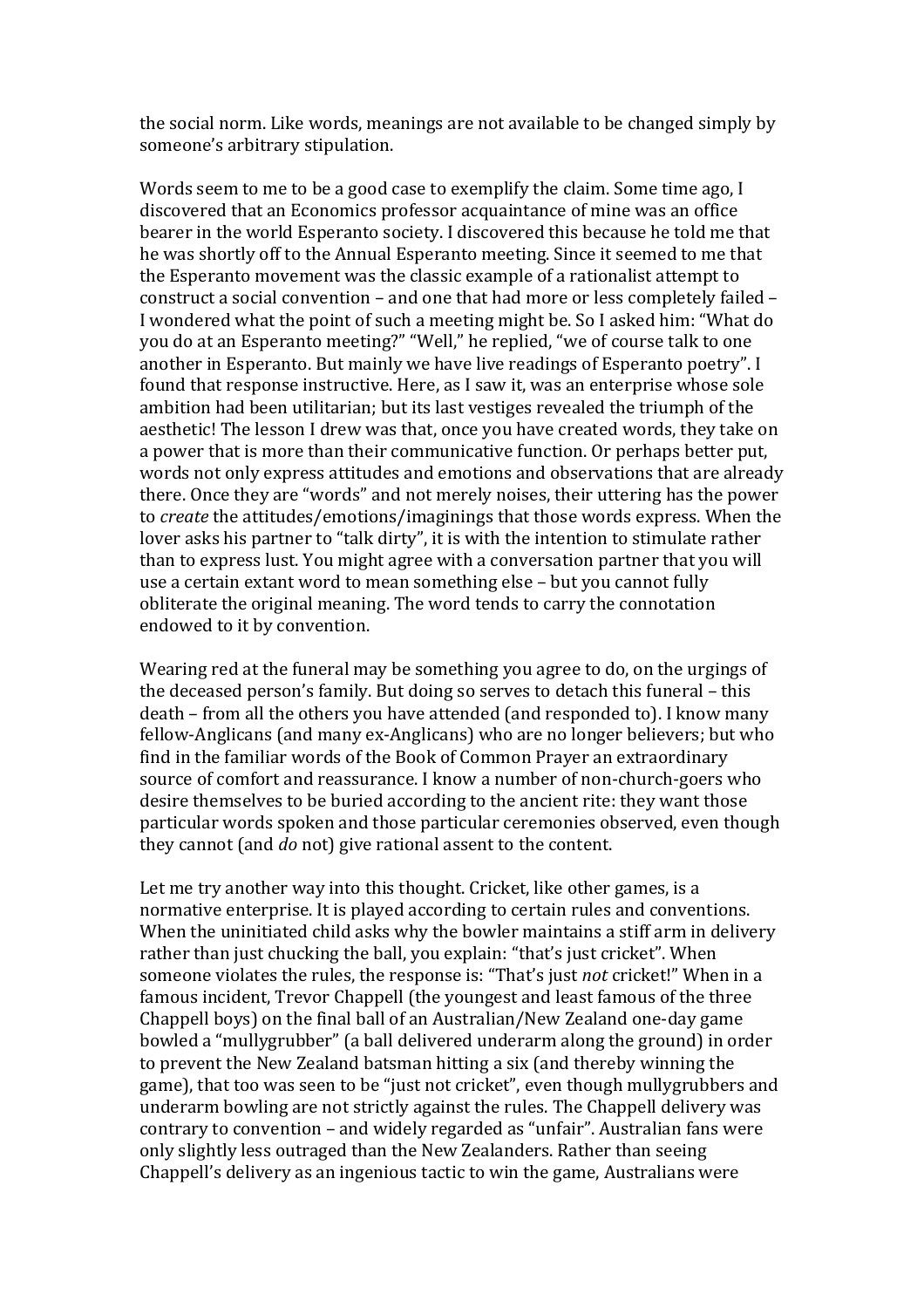broadly ashamed. In the same way, when Douglas Jardine had developed 'bodyline' tactics to curb the prolific talents of Don Bradman in the 1932 Ashes series, there was outrage across Australia (and some reluctance among a small minority in England). Nothing in body-line bowling was illegal at the time it was deployed – but there was definitely a feeling that it was not very sportsmanlike and the Australian captain refused to retaliate in kind, declaring that bodyline (or "fast leg theory" as it was called) was "not cricket!"

My point here is not an unfamiliar one: cricket is a normative enterprise played according to formal rules and informal conventions. Violations of the formal rules are ruled on by umpires (the primary on-field enforcers) but violations of conventions are the subject of normative assessment and in some cases treated as "unfair" or "contrary to the spirit of the game". Although attitudes to these rules and conventions are intense, for the most part violations do not qualify as *moral* violations. Arguably bodyline was physically dangerous (but no more so than is regarded as routine in many sports). But certainly Trevor Chappell's mullygrubber threatened no lives. It did however produce violent reactions. The claim here is that the rules and conventions of cricket are normative but the normativity is not *moral*. Cricket is governed by essentially social norms.

Here, we ought to distinguish between the question as to whether an activity satisfies the rules/conventions internal to the practice and the question as to what justifies the practice. "Should we play/support/watch/subsidize  $[etc]$ cricket?" is just a different question from whether something within the game satisfies the rules/conventions of cricket itself. "Is it cricket?" vs "what's so good about cricket?" are just independent questions. $8$  But it should not be thought that the latter question, because it evokes a more explicitly moral set of issues  $-$  is the more significant normatively or the more intensely fought.

The same point might be made about aesthetic norms and moral ones. What makes a fine aria or a splendid singer – a fine symphony or a first-class orchestra – is not settled by moral considerations. It is much more a question of social convention. But that fact doesn't diminish either the normativity of the enterprise or the intensity of disagreements within the relevant domain<sup>9</sup>.

The distinction between the two questions I have been drawing – one concerning the internal rules of the social practice and the other the value of the social practice itself – seems straightforward enough in the case of cricket and music, in part because activities like cricket and music are ones for which the question: "why engage?" is a meaningful question. In deciding how to dress appropriately

 $8$  The idea that there are different kinds of normativity is familiar. An argument might be a "good argument" in that it is logical and makes appeal to empirically justified evidence or a "good argument" in the sense that accepting it produces good consequences, whatever the argument's (internal) validity. An orchestral conductor might be a "good conductor" from an aesthetic point of view and a "bad" conductor morally speaking. See the movie *Taking Sides,* for an exploration of this tension in relation to Furtwangler. Peter Schaffer's play *Amadeus* might be interpreted as playing with a similar tension in relation to Mozart.

 $9$  Witness for example the intensity of the antagonism between Brahms and Wagner (or more accurately their various proponents) in mid-19<sup>th</sup> century Germany.